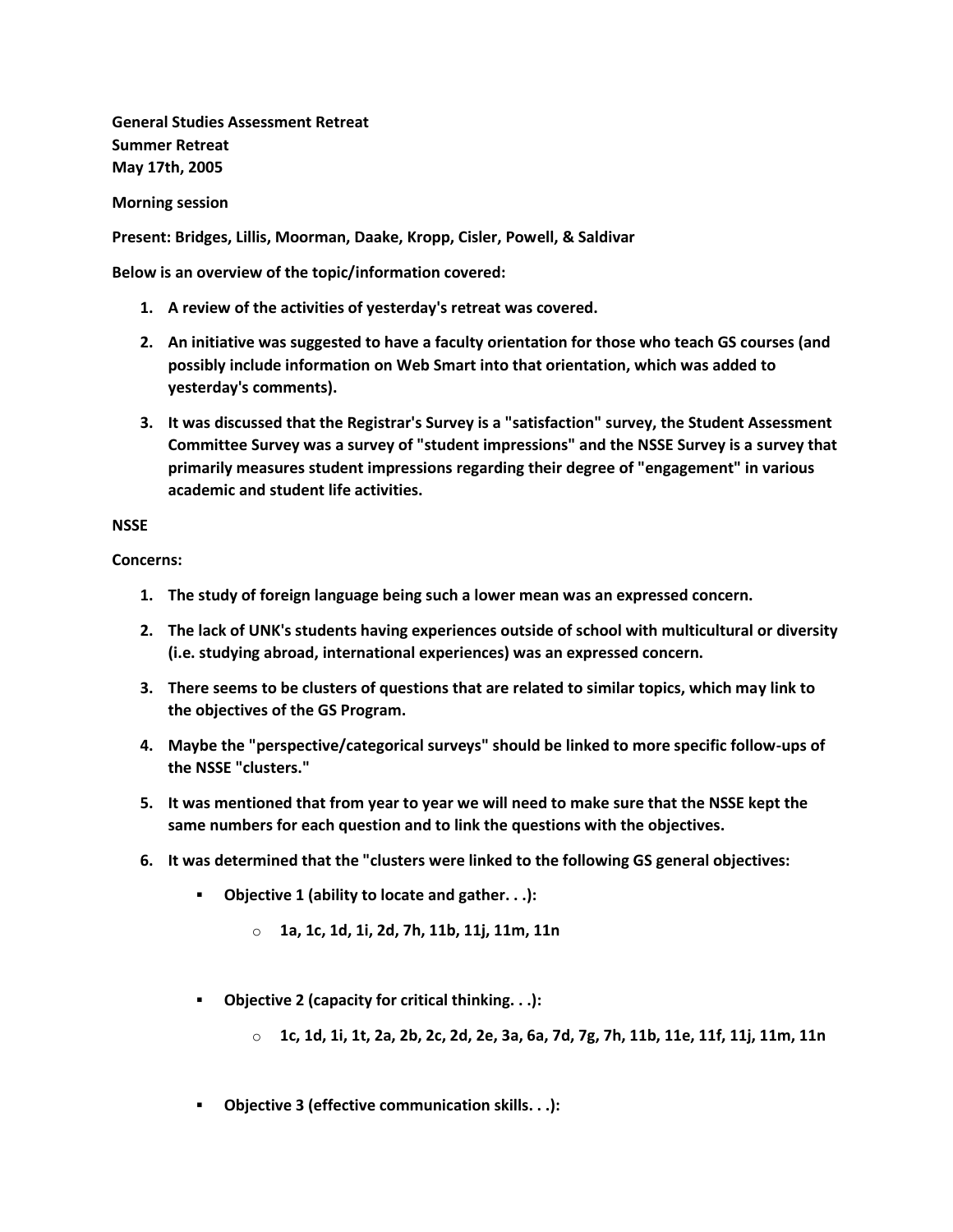- o **1a, 1b, 1c, 1t, 1p, 2b, 2c, 2d, 4a, 4b, 4c, 4d, 4e, 7a, 7d, 7e, 7f, 7h, 8b, 11b, 11c, 11d, 11h, 11m**
- **Objective 4 (an understanding of the. . .):** 
	- o **1e, 1u, 6a, 7e, 7f, 10f, 11b, 11k, 11l, 11m**
- **Objective 5 (environment/climate...):** 
	- o **1n, 1o, 1k, 1q, 1s, 7b, 7c, 8b, 9a, 9d, 10a, 10b, 10e, 10f, 11i, 11o, 11p**

**7.**

#### **Comment:**

**We should go through the NSSE tables (organized by clusters) and determine which questions we'd like to know more about on the categorical/perspective surveys at the June 6th retreat.**

#### **Afternoon session**

**Present: Bridges, Lillis, Daake, Kropp, Cisler, Powell, & Saldivar**

**Below is an overview of the topic/information covered:**

#### **Standardized tests:**

**College Base (handouts of the test were given at the meeting along with c-base pilot comments)**

- **Pros:** 
	- **Gives a normed score**
	- **Can be used diagnostically for students**
- **Cons:** 
	- **Some stuff on it is content driven and may not be taught within each course**
- **Notes** 
	- o **Individual subtests take about an hour for students to complete**
	- o **Approximately \$2200-\$2500 cost estimate based on 200 students (100 fresh/100 seniors)**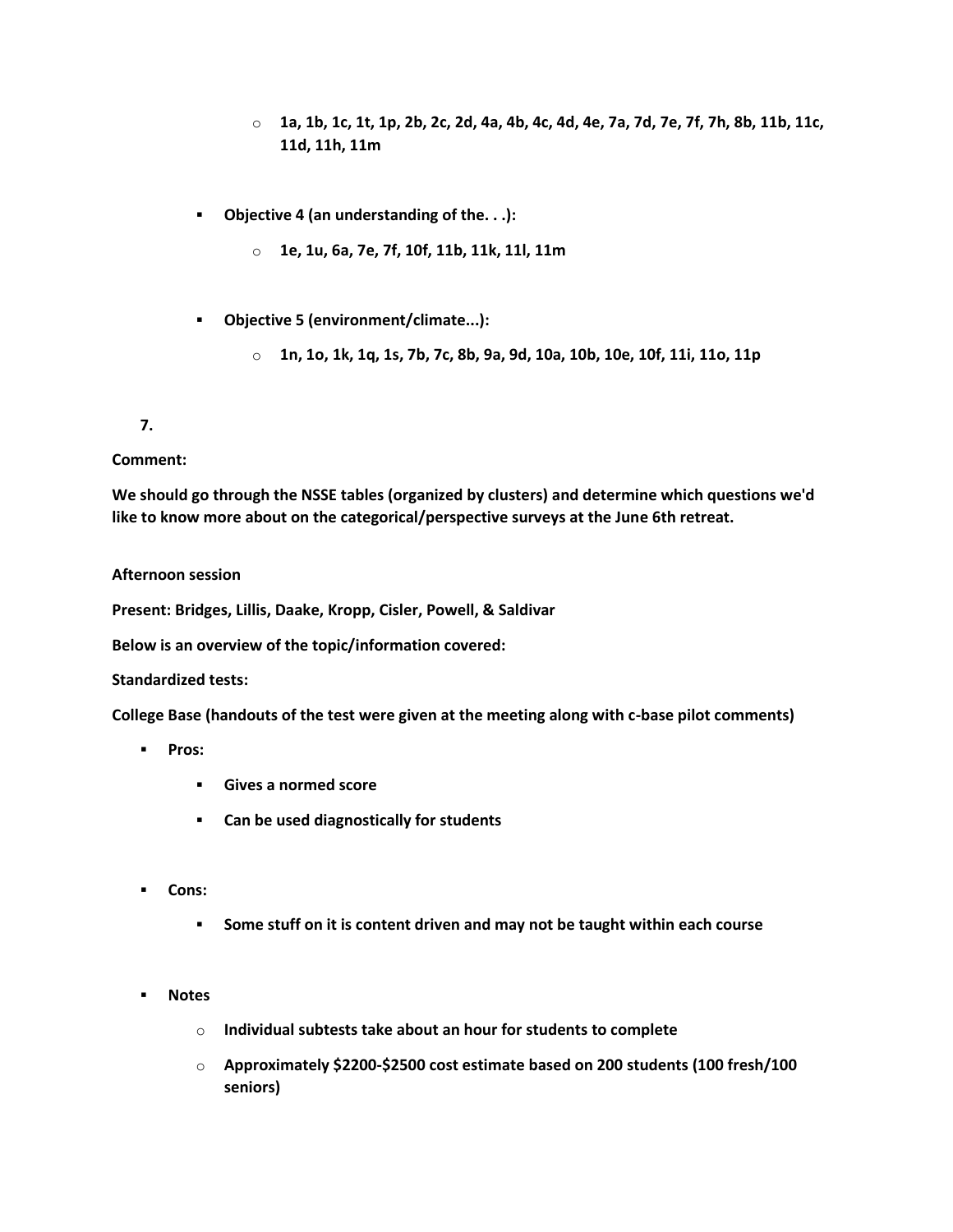**Collegiate Learning Assessment (handouts of the test were given at the meeting)**

- **Notes** 
	- o **Developed to measure critical thinking through writing**
	- o **Approximately \$6300 cost estimate based on 200 students (100 fresh/100 juniors).**
	- o **It was mentioned that it may make more sense to look at UNK's current writing data from different departments.**

**CAAP by ACT (handouts of the test were given at the meeting)**

- **Notes** 
	- o **The use of this test would eliminate a pre and post test as the majority of incoming freshmen would have already taken the ACT for admittance to UNK.**
	- o **The students can take just the modules that best fit what we want to determine**
	- o **The writing portion can be scored locally**
	- o **The test scores on the CAAP can be matched to the individual ACT scores of students as a direct measure of growth in test performance**

#### **ETS Pilot of a new test for Technology**

- **Notes** 
	- o **This test is concerned with assessing technology for college students.**
	- o **It is unclear of the specifics of the test at this point.**

## **ETS Academic Profile**

- **Notes; Glen found this after the meeting** 
	- o **The Academic Profile consists of a battery of tests that can be used to measure General Education**

# **Comments on Standardized Tests:**

 **So far for the assessment plan, it will say that we will examine what options are available to us and then look at what we are doing locally for the 05-06 school year.**